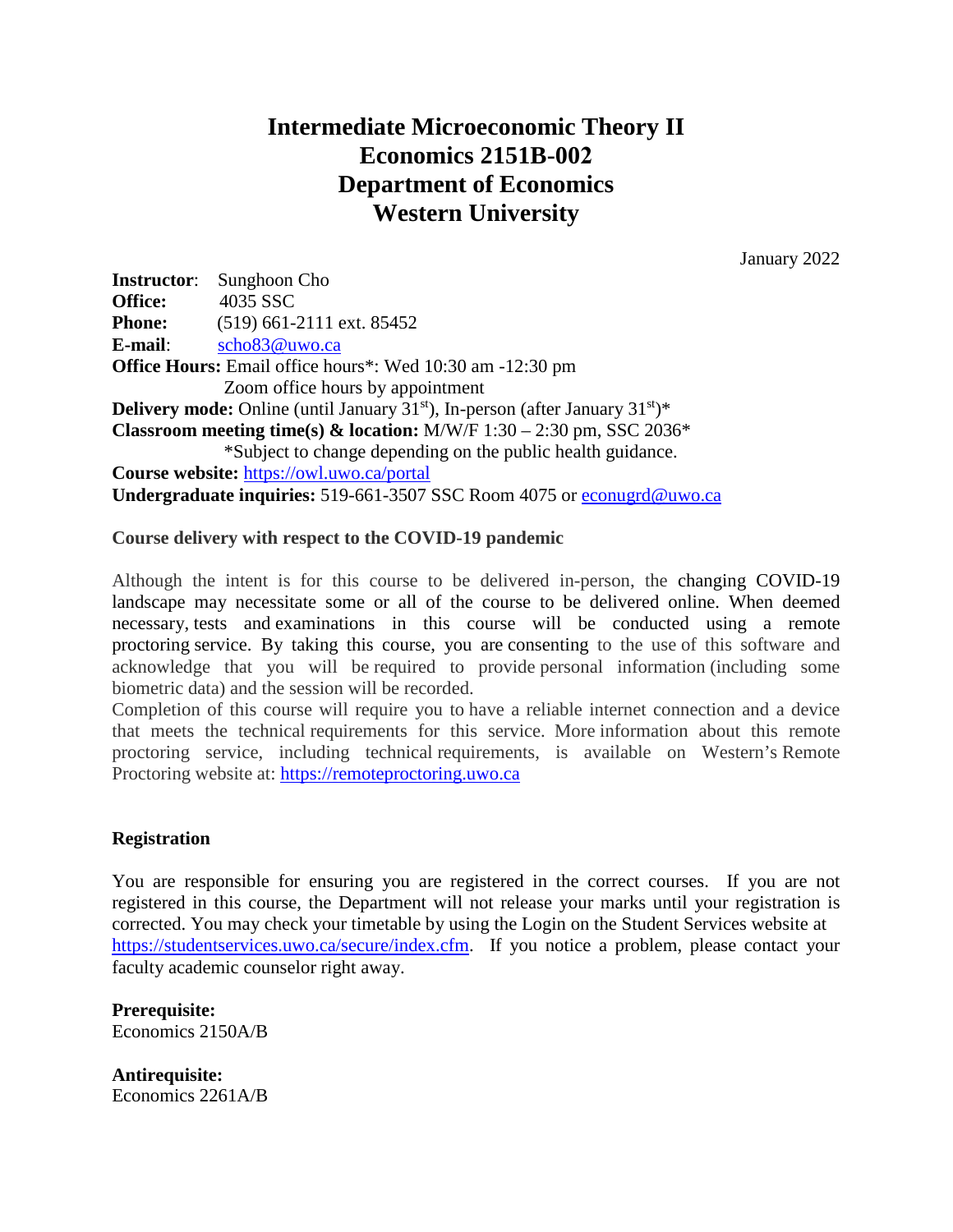You are responsible for ensuring that you have successfully completed all course prerequisites, and that you have not taken any anti-requisite courses. Lack of prerequisites may not be used as a basis for appeal. If you are found to be ineligible for a course, you may be removed from it at any time and you will receive no adjustment to your fees. This decision cannot be appealed.

If you find that you do not have the course prerequisites, it is in your best interest to drop the course well before the end of the add/drop period. Your prompt attention to this matter will not only help protect your academic record, but will ensure that spaces become available for students who require the course in question for graduation.

# **Course Objective**

The first goal of this course is to further develop theories of market power, such as monopoly and monopsony. Next, we will introduce game theory in order to study strategic behavior and interactions between economic agents. Finally, students will receive an introduction to several mainstream areas of study in economics, including general equilibrium, risk, externalities, and public goods (if time permits). Upon successful completion, students should feel prepared to critically analyze issues in firm behavior, industrial organization, and public policy.

# **Learning Outcomes:**

Upon successful completion of the course, the student will:

• Define in words and equations the terms we use in class to understand monopolies, oligopolies, strategic games, risk, uncertainties, and general equilibrium

• Translate assumptions about the agent's preferences, constraints, and beliefs and the market's features into mathematical expressions.

- Solve constrained optimization problems in the models of monopolies, oligopolies, strategic games, risk, uncertainties, and general equilibrium.
- Compare the outcomes of the models with the outcomes of perfect competition model.
- Describe how firms and other groups with market power choose price and quantity.
- Find the Nash Equilibrium of normal-form and extensive-form games
- Incorporate risk and uncertainties to the economic models
- Learn the model of general equilibrium and Edgeworth box.

# **Textbook:**

Besanko, David and Ronald R. Braeutigam. *Microeconomics*. 6<sup>th</sup> Edition, John Wiley & Sons Inc., 2020.

Bookstore link: [https://bookstore.uwo.ca/textbook](https://bookstore.uwo.ca/textbook-search?campus=UWO&term=W2021B&courses%5B0%5D=002_UW/ECO2151B)[search?campus=UWO&term=W2021B&courses%5B0%5D=002\\_UW/ECO2151B](https://bookstore.uwo.ca/textbook-search?campus=UWO&term=W2021B&courses%5B0%5D=002_UW/ECO2151B)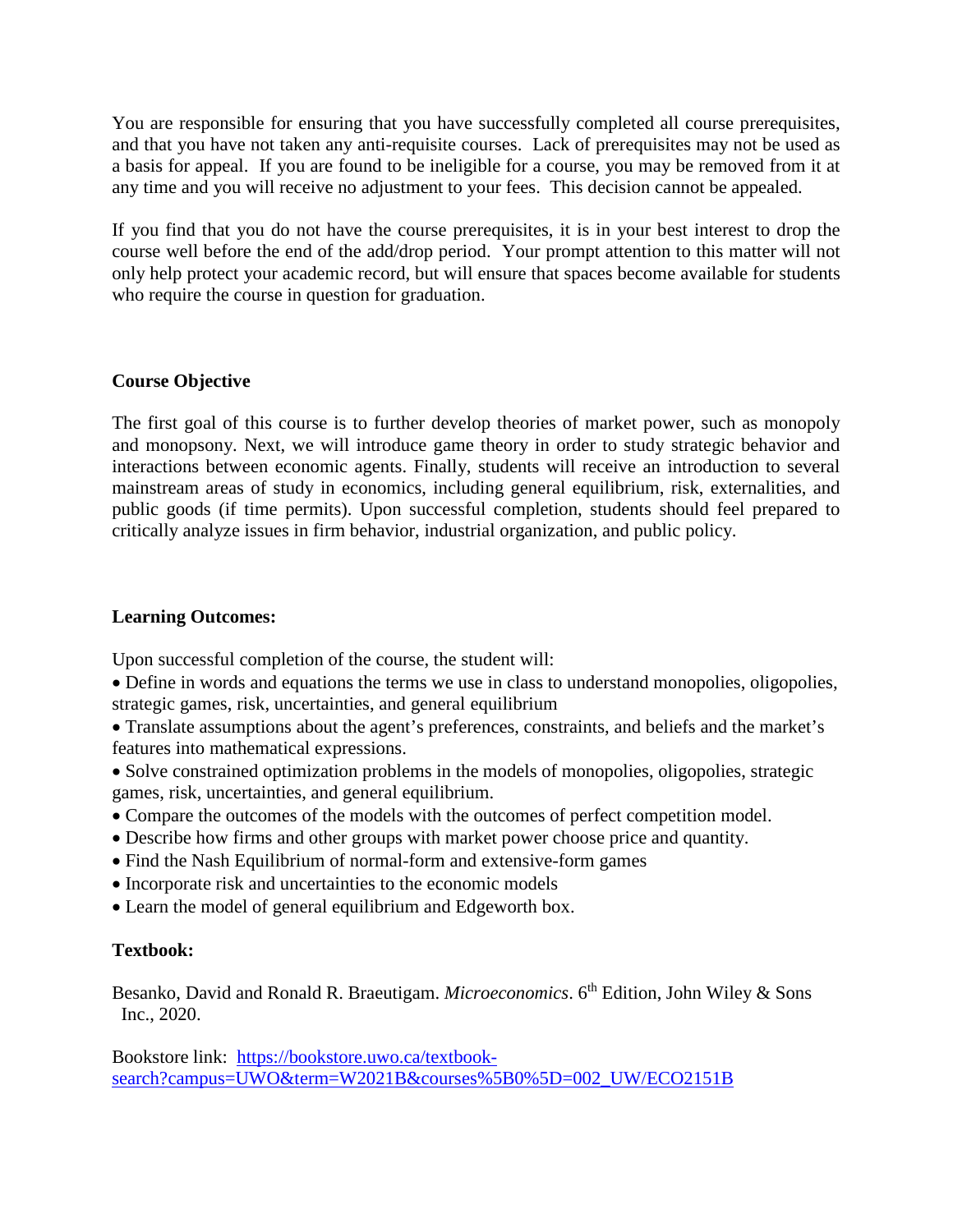# **Technical Requirements**

- Laptop or computer
- Stable internet connection
- Microphone (for virtual office hours and possible online exams)
- Webcam (for virtual office hours and possible online exams)

# **Grading:**

The course grade will be based on two midterm exams and a final exam. The material for all the exams consists of the topics covered in the textbook as well as material covered in the lectures. The distribution of the marks and tentative date for the exams are:

| Assessment | Weight | Date                               | Time                |
|------------|--------|------------------------------------|---------------------|
| Midterm 1  | 30%    | Saturday, February 5 <sup>th</sup> | $10:00$ am – noon   |
| Midterm 2  | 30%    | Saturday, March $12th$             | $10:00$ am $-$ noon |
| Final      | 40%    | TBA by the registrar's office      | l TBA               |

All times are ET. All exam dates and times are tentative and subject to change. All of the exams will be in-person, 2 hours long, and in multiple choice format. Note that in the event that classes move to an online status, the assessment dates, times, and choices may change.

# **Policies regarding make-up exam**

**THERE WILL BE NO MAKE UP FOR THE MIDTERMS.** For all missed midterms, you must fill out the self-reported absence form or take your documentation to Academic Counselling within **48**  hours of the exam. You must also notify your instructor **within 24 hours** of the missed assessment that you have missed the midterm. You must meet both deadlines, otherwise the instructor will assign a grade of zero. For illnesses, you must print off a medical certificate and take it to the doctor, which you bring to Academic Counselling. The medical certificate can be found at (https:/studentservices.uwo.ca/ secure/medical\_document.pdf). If the absence for the midterm is excused, then the percentage for that exam will be allocated to the final exam. For those who know in advance that they have a conflict with a midterm exam, it is your responsibility to provide the documentation to the instructor.

Students who miss the final exam must take their documentation to Academic Counselling and notify the instructor within **24** hours. There will be a makeup date set by the instructor. The makeup may differ in length and format from the originally scheduled exam and may be essay format.

Students who miss any assessment **must** follow Western University's procedures for approval of their absence in order to receive an accommodation. Please see the **Please Note Department Policies for 2021-2022** section of this syllabus for details on these procedures. If during the Winter 2022 term Western University announces any changes to these procedures, please follow those procedures.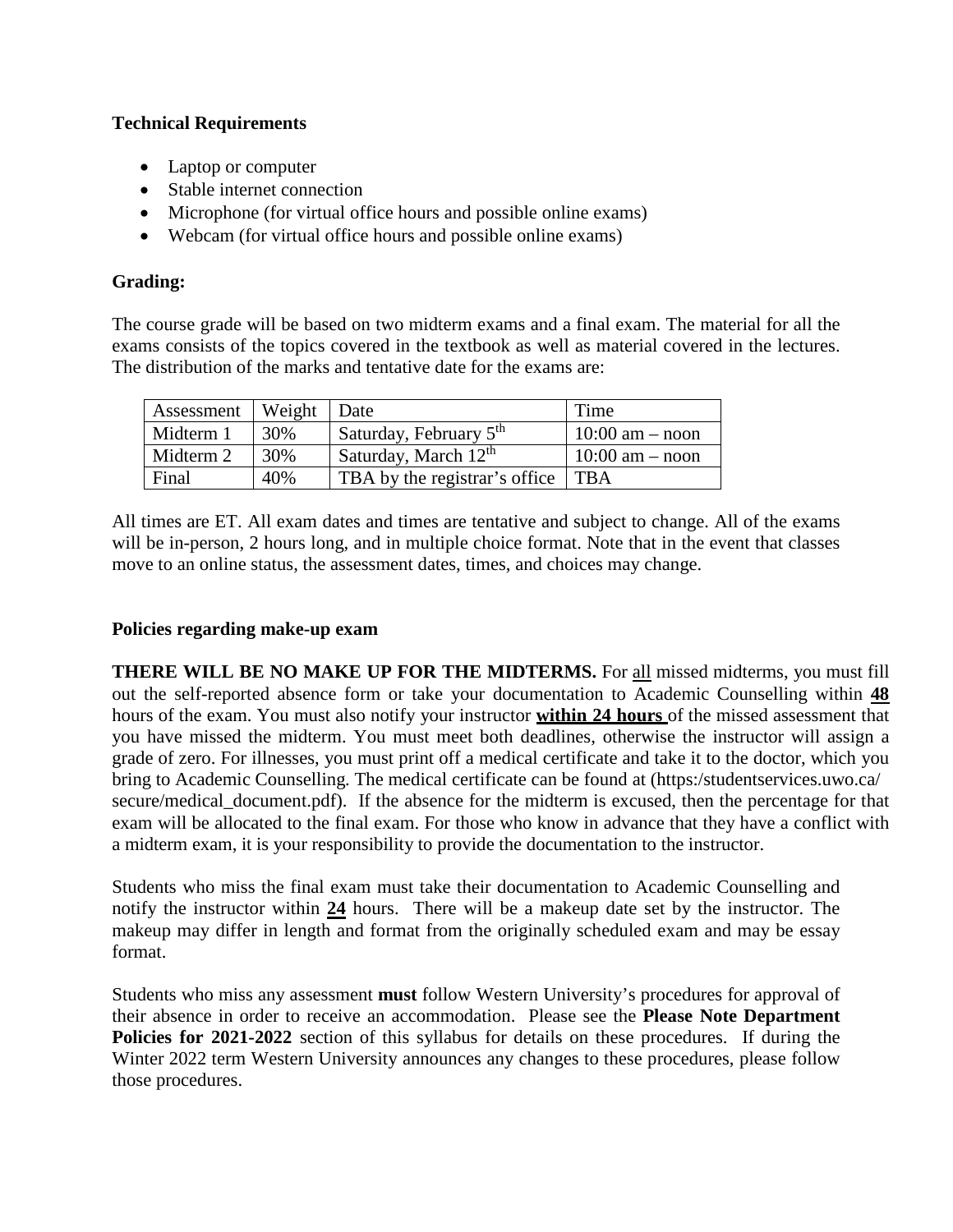# **Topics/Chapters covered**

#### Part I: Market Power

Chapter 11: Monopoly and Monopsony Chapter 12: Capturing Surplus (Price Discrimination)

#### Part II: Imperfect Competition and Strategic Behavior (Game Theory) Chapter 14: Game Theory and Strategic Behavior

Chapter 13: Market Structure and Competition

Part III: Special Topics

Chapter 15: Risk and Information Chapter 16: General Equilibrium Theory Chapter 17: Externalities and Public Goods (If time permits)

# **Professionalism, Privacy and Copyright:**

- Students are expected to follow the [Student Code of Conduct.](https://www.uwo.ca/univsec/pdf/board/code.pdf)
- All lectures and course materials, including slides, presentations, outlines, and similar materials, are protected by **copyright**. Students may take notes and make copies of course materials for their own educational purposes only.
- Students may not record lectures, reproduce (or allow others to reproduce), post or distribute lecture notes, assessments, or any other course materials publicly and/or for commercial purposes without written consent of the instructor.
- Recordings (audio or video) are not permitted without explicit, written permission of the instructor. Permitted recordings may not be distributed or shared.
- Students are expected to follow online etiquette expectations provided on OWL *(if applicable; otherwise delete this bullet point)*
- Students will be expected to take an academic integrity pledge before some assessments *(if applicable; otherwise delete this bullet point)*
- Some sessions may be recorded by the instructor. Recorded sessions will remain within the course site or be unlisted if streamed *(if applicable; otherwise delete this bullet point)*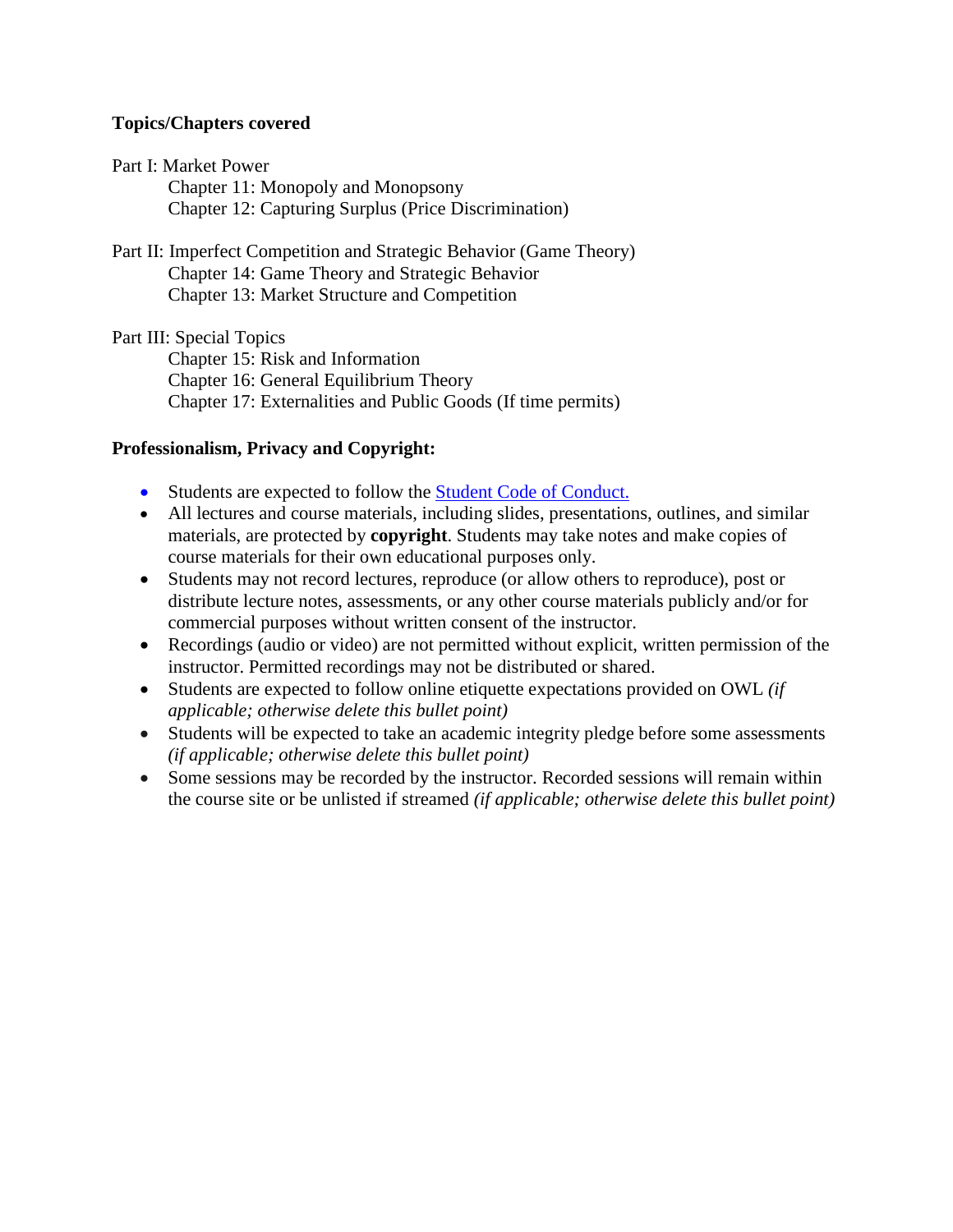# **Please Note Department & University Policies for Winter 2022**

The University expects all students to take responsibility for their own Academic Programs. Students should also check their registration to ensure they are enrolled in the correct courses.

- 1. **Guidelines, policies, and your academic rights and responsibilities** are posted online in the current Western Academic Calendar at: [http://westerncalendar.uwo.ca.](http://westerncalendar.uwo.ca/) Claiming that "you didn't know what to do" is not an acceptable excuse for not following the stated policies and procedures.
- 2. Students must familiarize themselves with the **"Rules of Conduct for Examinations"** [http://www.uwo.ca/univsec/pdf/academic\\_policies/exam/administration.pdf.](http://www.uwo.ca/univsec/pdf/academic_policies/exam/administration.pdf)
- 3. **Cheating as an academic offence:** Students are responsible for understanding what it means to "cheat." The Department of Economics treats cheating incidents very seriously and will investigate any suspect behavior. Students found guilty will incur penalties that could include a failing grade or being barred from future registration in other Economics courses or programs. The University may impose further penalties such as suspension or expulsion.
- 4. **Plagiarism:** Students must write their essays and assignments in their own words. When taking an idea/passage from another author, it must be acknowledged with quotation marks where appropriate and referenced with footnotes or citations. Plagiarism is an academic offence (see Scholastic Discipline for Undergraduate Students in the Western Calendar at [http://westerncalendar.uwo.ca/PolicyPages.cfm?Command=showCategory&PolicyCategoryI](http://westerncalendar.uwo.ca/PolicyPages.cfm?Command=showCategory&PolicyCategoryID=1&SelectedCalendar=Live&ArchiveID=#Page_20) [D=1&SelectedCalendar=Live&ArchiveID=#Page\\_20\)](http://westerncalendar.uwo.ca/PolicyPages.cfm?Command=showCategory&PolicyCategoryID=1&SelectedCalendar=Live&ArchiveID=#Page_20).

Western University uses software to check for plagiarism and students may be required to electronically submit their work. Those found guilty will be penalized as noted in point 3.

- 5. It is a Department of Economics policy that **NO** assignments be dated, stamped or accepted by staff. Students must submit assignments to the instructor.
- 6. **Appeals**: University policies and procedures for appealing a mark can be found in the Student Academic Appeals section in the current Western Academic Calendar at: [http://westerncalendar.uwo.ca/PolicyPages.cfm?Command=showCategory&PolicyCategoryI](http://westerncalendar.uwo.ca/PolicyPages.cfm?Command=showCategory&PolicyCategoryID=1&SelectedCalendar=Live&ArchiveID=#Page_14) [D=1&SelectedCalendar=Live&ArchiveID=#Page\\_14.](http://westerncalendar.uwo.ca/PolicyPages.cfm?Command=showCategory&PolicyCategoryID=1&SelectedCalendar=Live&ArchiveID=#Page_14) **Please note the relevant deadlines.**

Department of Economics procedures for appealing a mark can be found here: [https://economics.uwo.ca/undergraduate/program\\_counselling/responsibilities\\_policies.html#](https://economics.uwo.ca/undergraduate/program_counselling/responsibilities_policies.html#appeals) [appeals.](https://economics.uwo.ca/undergraduate/program_counselling/responsibilities_policies.html#appeals) The Department will not consider an appeal unless an attempt has been made to settle the matter with the instructor first. Students who remain dissatisfied with the outcome may proceed to submit an appeal to [econugrd@uwo.ca.](mailto:econugrd@uwo.ca) Please follow the instructions and use the appeal form shown in the above link.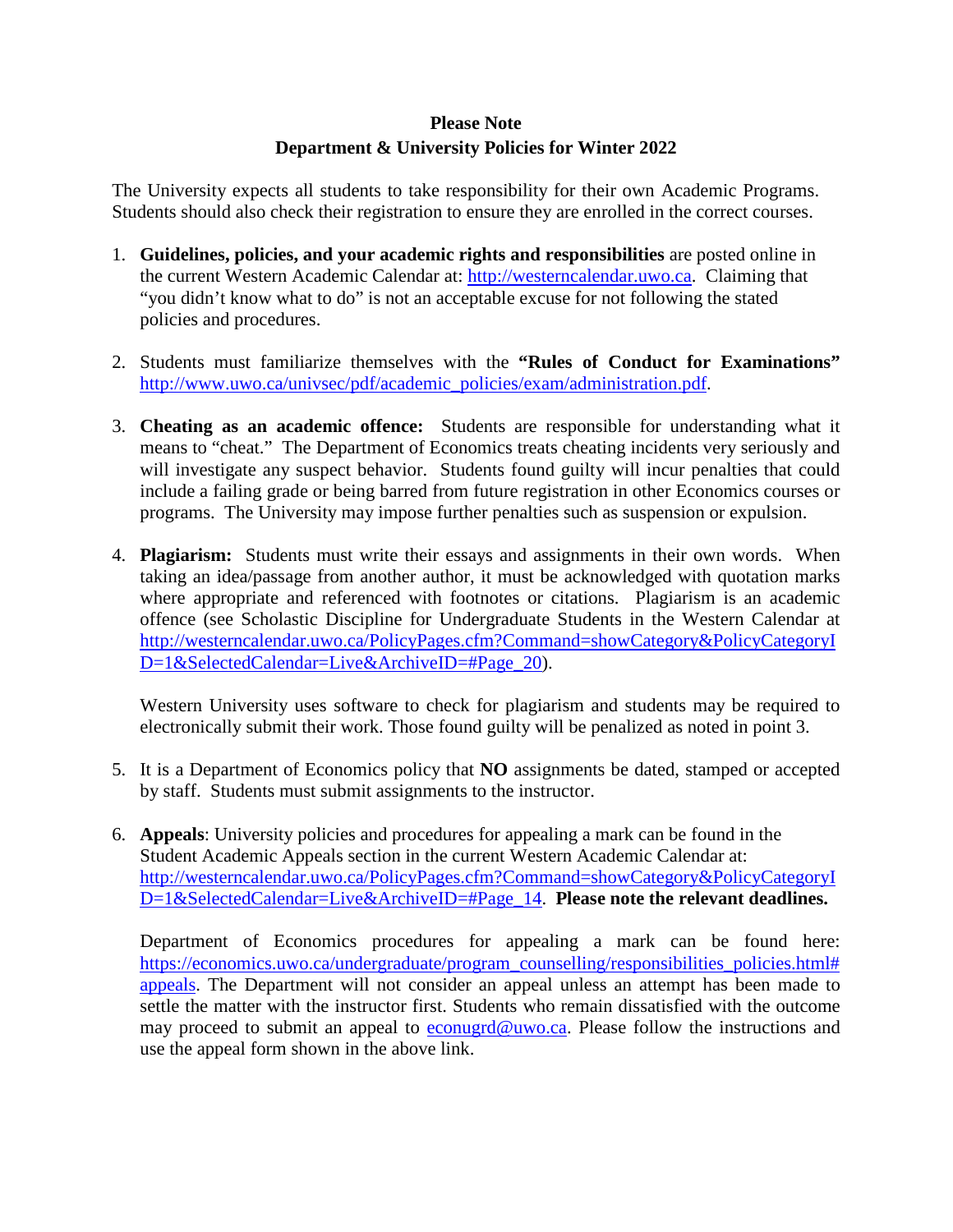- 7. **Systematic adjustments of a class grade distribution** (either up or down) can occur in Economics courses. The fact that grades have been adjusted is **not** grounds for an appeal.
- 8. Note the following **add and drop deadlines**:

| Deadline to add a second term half course:  | Tuesday January 18, 2022 |
|---------------------------------------------|--------------------------|
| Deadline to drop a second term half course: | Monday March 14, 2022    |

#### **Policy Regarding Makeup Tests and Final Examinations**

Faculty of Social Science policy states that oversleeping or misreading an exam schedule is NOT grounds for a makeup. This rule applies to midterm and final exams in the Department of Economics.

#### **Policies Regarding Academic Accommodation**

- The Faculty of Social Science's policies on academic accommodation are found at [https://counselling.ssc.uwo.ca/procedures/academic\\_consideration.html](https://counselling.ssc.uwo.ca/procedures/academic_consideration.html)
- **Accommodation for Students with Disabilities:** Students with disabilities or accessibility challenges should work with Accessible Education (formerly SSD, see http://academicsupport.uwo.ca/accessible education/index.html), which provides recommendations for accommodation based on medical documentation or psychological and cognitive testing. The accommodation policy can be found here: [Academic Accommodation for Students with Disabilities.](https://www.uwo.ca/univsec/pdf/academic_policies/appeals/Academic%20Accommodation_disabilities.pdf)
- **Rewriting Exams and Retroactive Reweighting are NOT Permitted:** Students who proceed to write a test or examination must be prepared to accept the mark. Rewriting tests or examinations, or retroactive reweighting of marks, is **not** permitted. Self-Reported Absences cannot be used once a student has proceeded to start to write a test or exam.
- **Self-Reported Absences:** Students will have two opportunities during the fall and winter terms to receive academic consideration if they self-report a missed assessment using the online self-reported absence portal, provided the following conditions are met: the assessment is missed due to an absence of no more than 48 hours in duration, and the assessment for which consideration is being sought is worth 30% or less of the student's final grade. Students are expected to contact their instructors within 24 hours of the end of the period of the self-reported absence, unless noted otherwise on the syllabus. Students are not able to use the self-reporting option in the following circumstances:
	- for exams scheduled by the Office of the Registrar (e.g., final exams)
	- absence of a duration greater than 48 hours
	- assessments worth more than 30% of the student's final grade
	- if the student has opened or started the test or exam
	- if a student has already used the self-reporting portal twice during the fall/winter terms